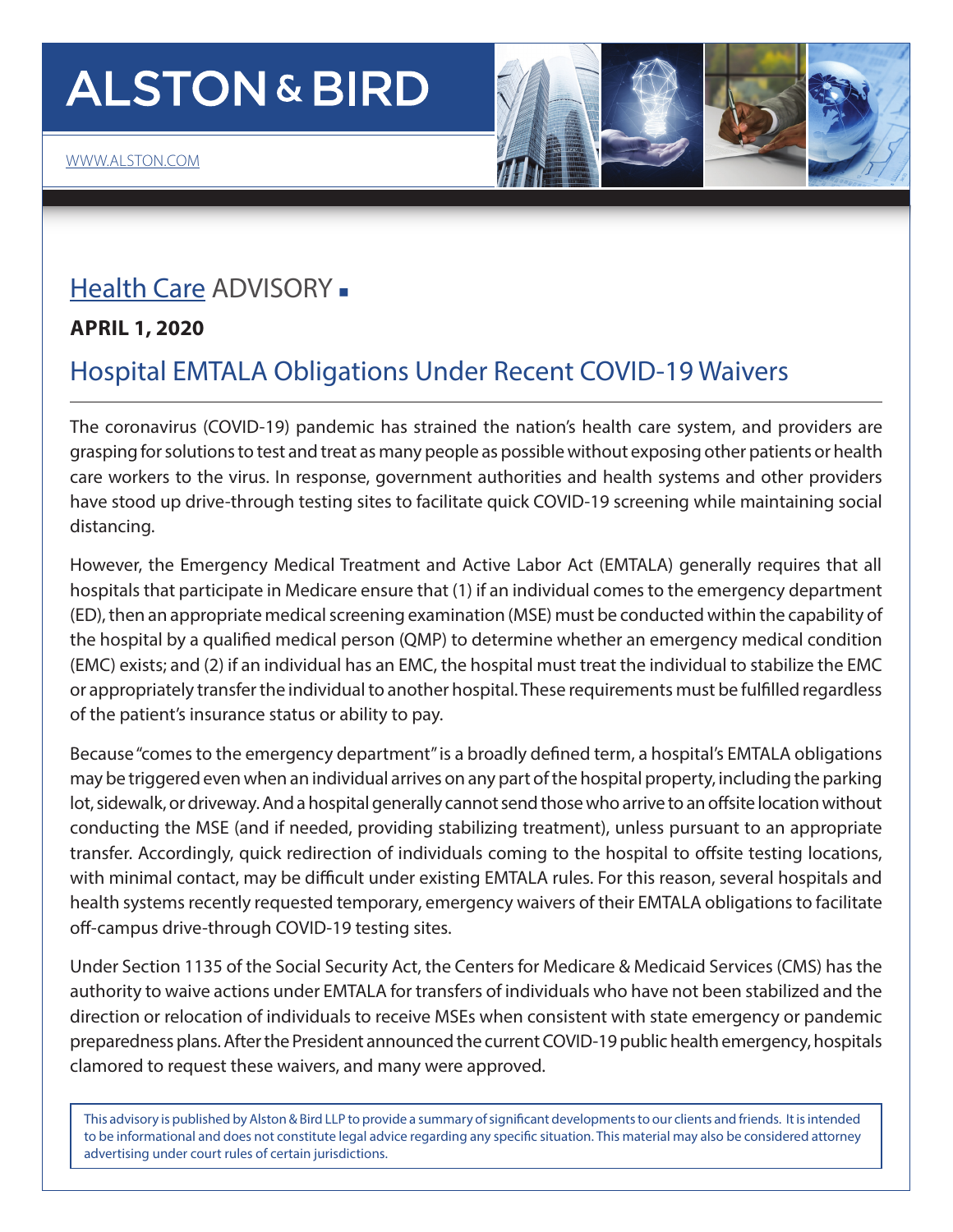On March 30, 2020, [CMS announced a broad, blanket waiver](https://www.cms.gov/files/document/summary-covid-19-emergency-declaration-waivers.pdf) for all hospitals nationwide of "enforcement of section 1867(a) of the Act" regarding the MSE requirement, allowing hospitals "to screen patients at a location offsite from the hospital's campus to prevent the spread of COVID-19." This announcement provides tremendous flexibility to hospitals and health systems seeking to expedite the screening process.

First, hospitals may now redirect patients coming to the hospital or to an ED to an offsite location for COVID-19 screening, as long as it is consistent with the state emergency preparedness or pandemic plan. To clarify, *without this new waiver*, hospitals may set up alternative *on-campus* screening locations (such as in the hospital parking lot) and redirect people coming to the ED to those on-campus screening locations only. Further, without the waiver, hospitals could also set up or be involved in offsite screening locations, but the hospital could not redirect people coming to the hospital or ED to the offsite location (and EMTALA requirements would not apply to the offsite location). *With the new blanket waiver, the hospital may redirect patients coming to the hospital to the off-campus location for an MSE*.

Second, because Section 1867(a) contains the MSE requirement, *with the waiver*, the screening does not necessarily need to constitute a full MSE by a QMP. If a patient only requests a COVID-19 test and does not clearly have an EMC, then the patient can receive just the COVID-19 test. However, patients coming to a hospital ED should still be redirected by someone who is qualified to recognize individuals obviously in need of immediate treatment in the ED (for instance, a registered nurse) so that patients with a medical condition can receive stabilizing treatment rather than being redirected to the offsite screening location. Non-clinical staff may be stationed at other, non-emergency hospital entrances to redirect individuals to alternate locations.

Third, under recent CMS guidance announced on March 30 along with the waiver:

- Hospitals and community officials may encourage the public to go to off-campus sites to be screened for COVID-19 instead of the hospital.
- Hospitals should not hold any off-campus testing sites out to the public as a place that provides urgent, unscheduled care for EMCs in general, but only as a respiratory or potential/presumed COVID-19 patient screening center.
- There should be protocols in place to deal with patients who arrive in medical distress and need transportation to a hospital (which may simply be calling 911).
- Hospitals may use signage directing individuals to alternate locations when they are seeking COVID-19 testing only and do not want a full MSE or think they have a medical emergency.

Fourth, CMS also clarified that telehealth may be used, in part, to meet a hospital's EMTALA obligations:

- Hospitals may perform the MSE via telehealth.
- QMPs performing MSEs via telehealth may be on campus (and using telehealth to self-contain) or offsite (due to staffing shortages), but in both cases, the QMP must conduct the MSE within their scope of practice under state law and as approved by the hospital's bylaws, rules, or regulations.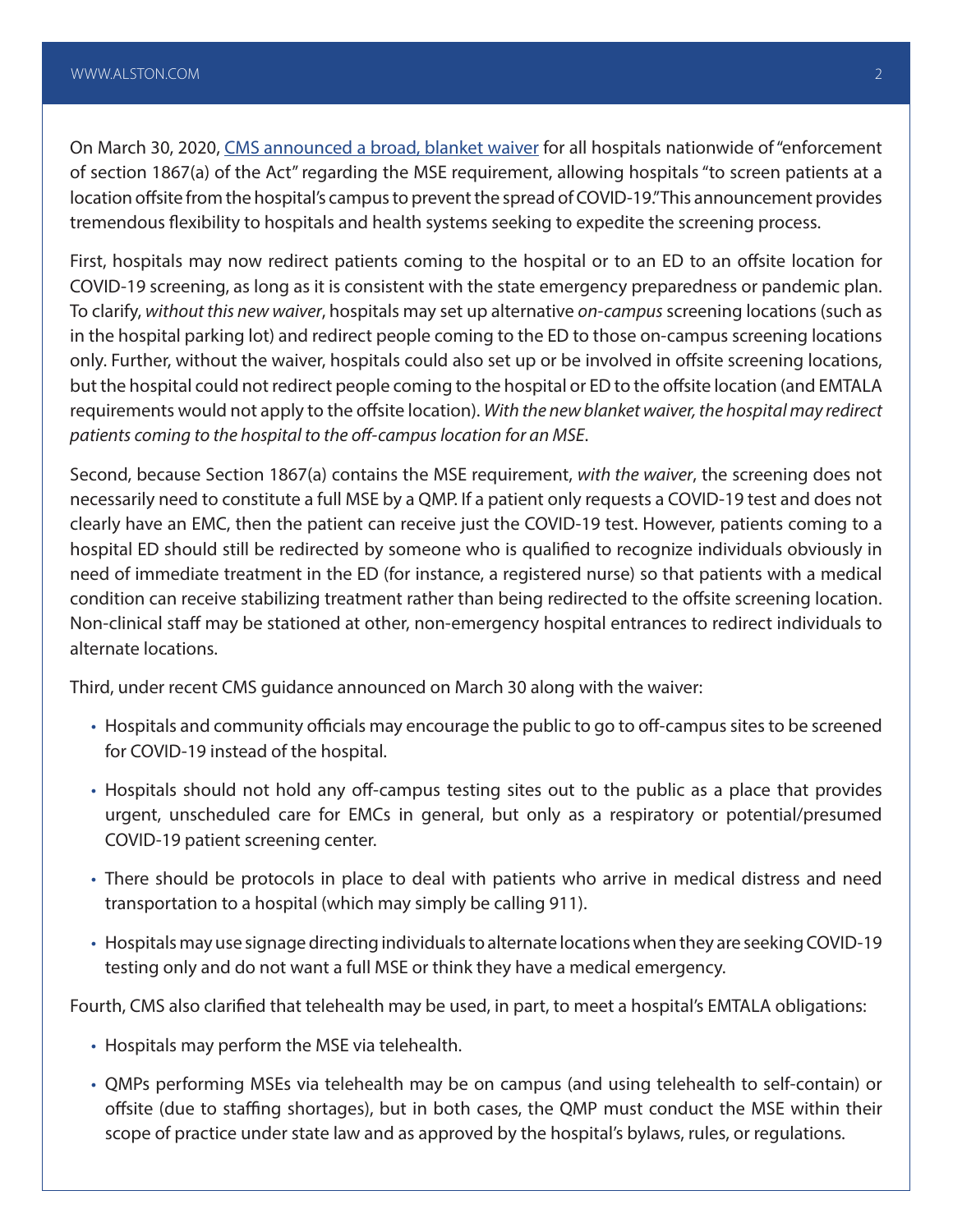• Telehealth evaluation of individuals who have not physically presented to the hospital does not trigger any EMTALA obligations.

CMS has granted hospitals and health systems significant flexibility with this EMTALA waiver and clarifying guidance. It is important to note that CMS still has the authority to provide a blanket waiver for EMTALA hospitals' transfer obligations, but has not done so yet. Accordingly, hospitals should still provide COVID-19 patients who present to the ED with an EMC with stabilizing treatment and accept transfers if the hospital has appropriate isolation capabilities, and if not, provide an appropriate transfer. Hospitals should coordinate with their state and local public health officials on appropriate placement and treatment of COVID-19 patients.

Alston & Bird has formed a multidisciplinary [task force](https://www.alston.com/en/resources/coronavirus/overview) to advise clients on the business and legal implications of the coronavirus (COVID-19). You can [view all our work](https://www.alston.com/en/insights/?keyword=Coronavirus&reload=false&scroll=499.7685546875) on the coronavirus across industries and [subscribe](https://www.alston.com/en/resources/subscriptions-form) to our future webinars and advisories.